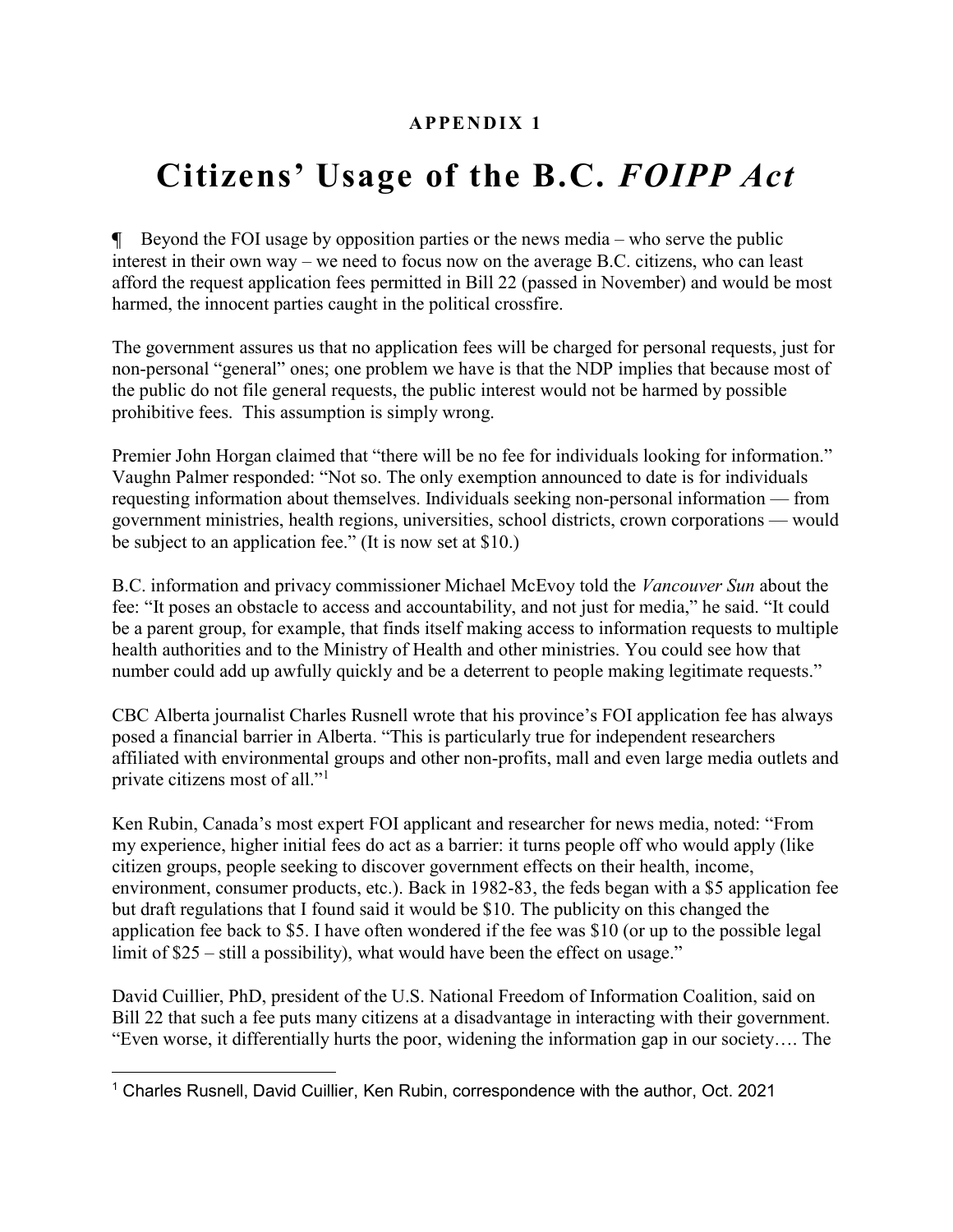public records request system is a way for citizens to interact with their government, and simply should be considered a cost of doing business. So why start making it harder for citizens to know what their government is up to on this front?"

We too often forget the public paid for the production of these records, millions of them, and so they are for that reason as much the public's property as are roads, schools, and bridges. The public hence should not have to pay for their production twice, through new FOI fees.

In 2019 I produced an Excel database of 2,000 B.C. news stories produced by FOI requests since 1993, to demonstrate the public value of the access law to skeptics. See: https://canadafoi.ca/british-columbia-foi/ There are 70 stories in Category 6 concerning records obtained by citizens. Because these stories are based only on records that the citizens chose to share with the media, there are likely many other examples that we never hear about.

Most importantly, some of these citizens (who may be too poor to pay fees) filed general requests for their whole community's benefit, above and beyond their own personal interests. The public had never been truly consulted about such planned fees in Bill 22. One might inquire of the Premier and cabinet members: is there any information in the stories below - if the FOI requests that revealed it had been blocked by application fees - that your constituents would be better off not knowing about?

# 30 samples of the fine usages of "general information" B.C. FOI requests by average citizens, aiding a larger community purpose

 $\mathcal{L}_\text{max}$  , where  $\mathcal{L}_\text{max}$ 

(Portions highlighting the citizens' applications I have placed in italics)

#### [1]

#### School's seismic safety rattles parents. By Jeff Rud, Victoria Times Colonist, April 8, 2003

Nobody knows for sure just how 109-year-old South Park elementary would fare if Greater Victoria experienced a major earthquake. But two engineering reports 12 years apart raising concerns about the safety of the popular James Bay school were enough for Alexander Galitzine to pull his two daughters from the school. The 2002 report results were *obtained by the South* Park parent advisory council safety committee through the Freedom of Information Act. It showed indications of a collapse hazard in even a moderate quake "with the probable complete loss of South Park elementary school." The Galitzines are one of four South Park families who had their children leave the school.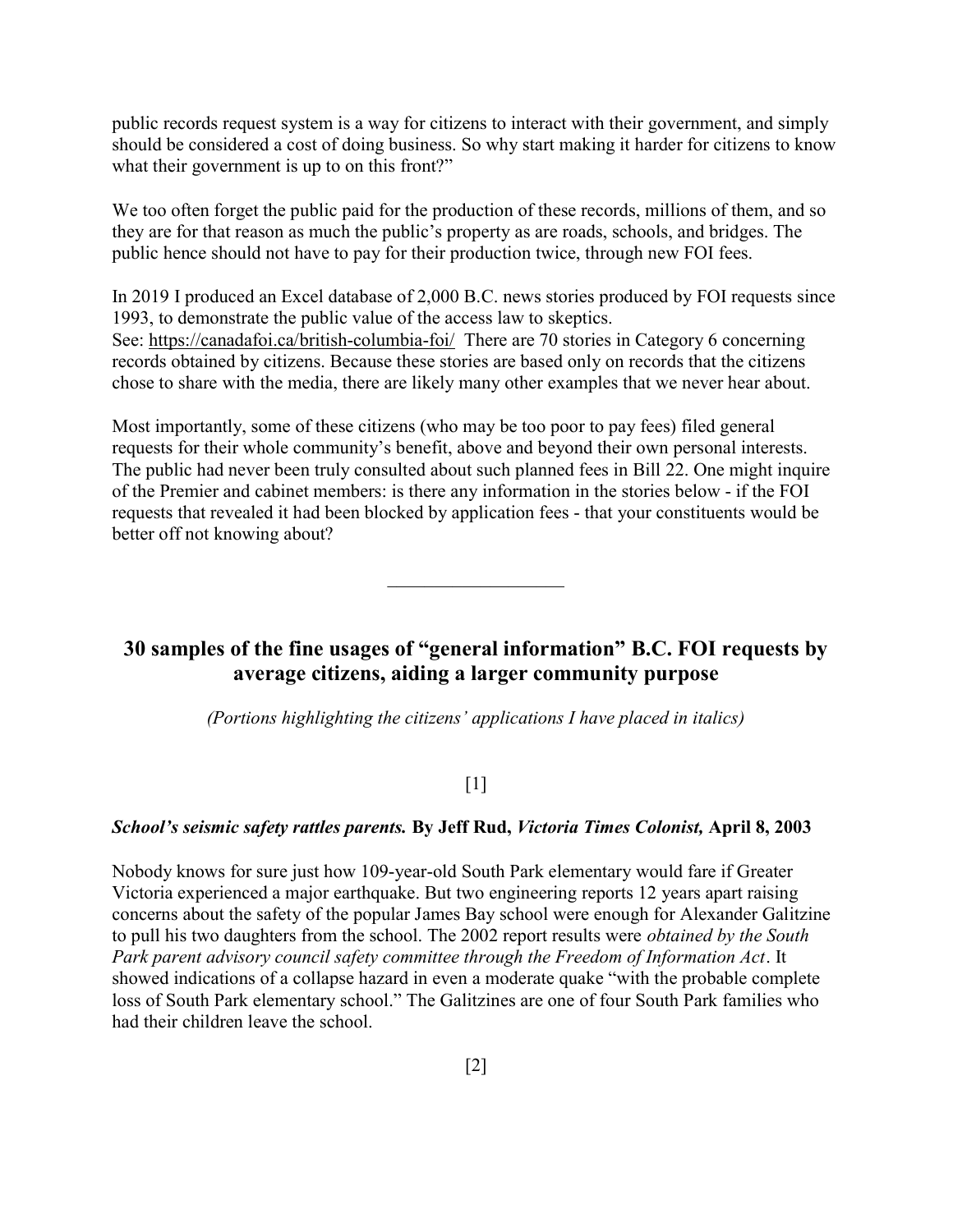## Removal of hospital beds opposed by own experts. By Don Harrison, The Province (Vancouver), Jan. 18, 2004

The Fraser Health Authority removed all but a handful of acute-care beds from Delta Hospital despite being warned by its own experts about such a move. FHA documents show the two medical committees it set up to look into the controversial downgrading of Delta Hospital to a sub-acute facility advised last February that it would either be difficult or impossible to find room as planned for Delta patients at already-crowded Richmond and Surrey hospitals. The waits for beds could potentially put acutely ill patients at risk. This revelation comes after the people of Delta filed a FOI request to examine their health authority's plans. The 14 months' worth of documents are as thick as a phone book, but according to Delta's mayor, fail to answer the big questions.

[3]

## Losing track; Schools not taking ownership when struggling students leave traditional system early. By Janet Steffenhagen, Vancouver Sun. Apr. 5, 2010

A woman who was duped by a now-defunct company on contract with the College of the Rockies to recruit and help train nursing students has won a \$25,000 judgment in small claims court after a two-year battle with the public institution. The college, located in southeast B.C., has also settled out of court with two other students who said they were cheated by the company, PTI Online, between 2002 and 2007. The college cut ties with the company in October 2007 after discovering it had falsified documents for students seeking entry to the college's access to practical nursing program. Unable to afford a lawyer, students used FOI to gather evidence and took their case to "the poor people's court," said a friend.

## [4]

## Woman launches class action suit after eardrum surgery. By Pamela Fayerman, Vancouver Sun, Apr. 25, 2006

A Vancouver woman who was shocked to learn she may have received infected donor tissue during reconstructive eardrum surgery in 1994 has launched what she hopes will be a classaction lawsuit against St. Paul's Hospital, the B.C. Ear Bank and a number of other defendants. Her lawyer David Klein, who is asking the court to certify the case as a class action, said 70 pages of documents he obtained from the provincial government through FOI processes, showed that when Health Canada conducted a review of the facility in late 2002, there were numerous health and safety concerns about the way materials like bones, membranes, and cartilage were being collected, stored and distributed.

[5]

#### Lyme disease recognized. By Barb Brouwer, Salmon Arm Observer, Aug. 6, 2013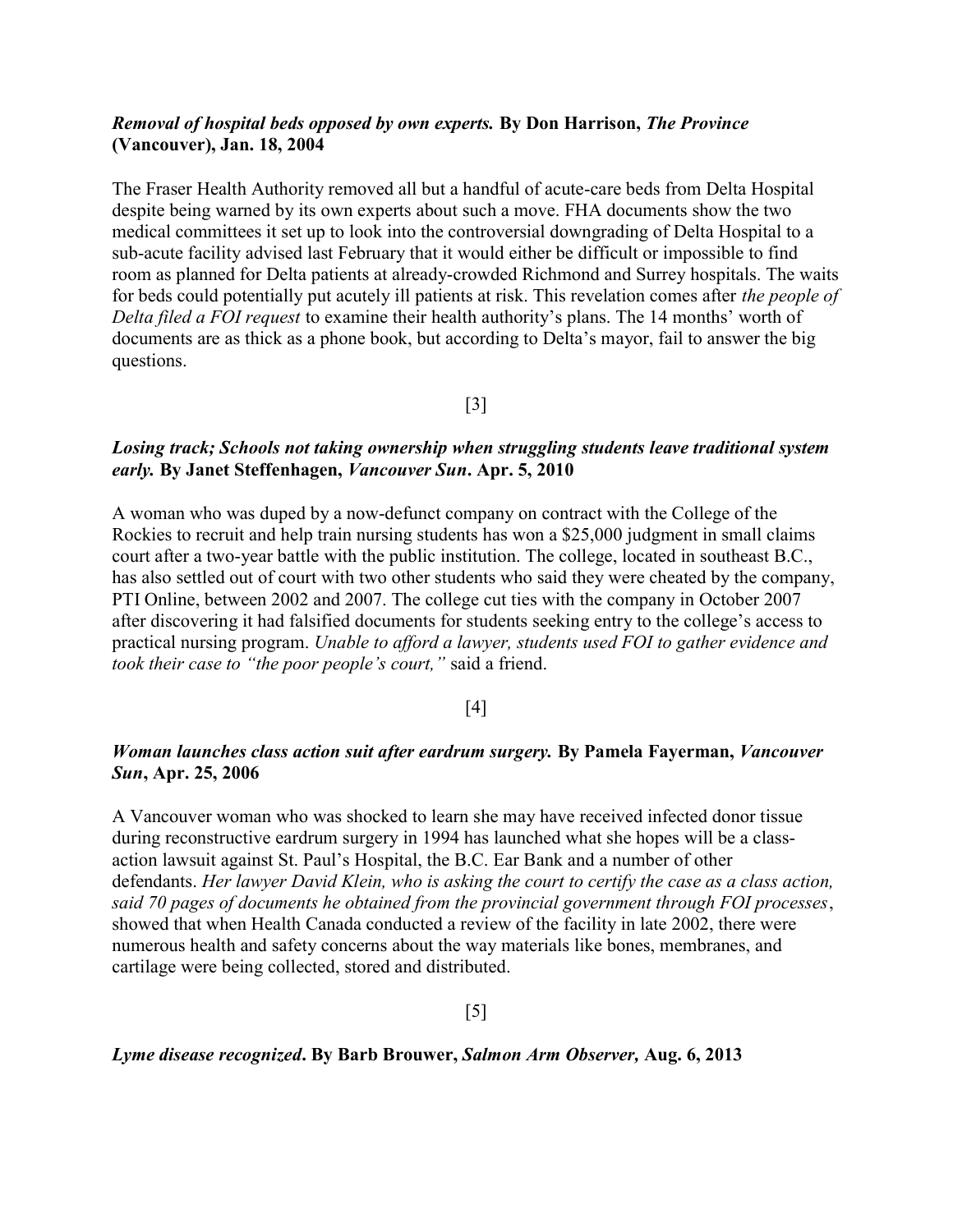Sheri and Rory Mahood know well the hell that can follow a tick bite. Both are suffering the debilitating effects of Lyme disease from tick bites they received on their own Sunnybrae property in the fall of 2009. The couple has formed the Lyme Disease Association of B.C. Through a FOI request, the Mahoods got a copy of a 2010 report, Chronic Lyme Disease in British Columbia – a Review of Strategic and Policy Issues , commissioned by the Provincial Health Services Authority and clearly marked, "Not for distribution." Prepared by Brian T. Schmidt, retired senior vice-president of the provincial health authority, the report laid out the nature of the disease and offered several recommendations.

## [6]

## New windows in B.C. Housing apartments. Change not directly related to suicide of tenant three years ago. By Dan Hilborn, Burnaby Now, July 22, 2006

Three years after Harry Kierans leaped to his death out the windows of his 14th-floor suite in the Hall Towers at Kingsway and Edmonds, B.C. Housing is halfway through a \$4.6-million program of installing safer, smaller and more energy-efficient windows in the two highrise apartment buildings. After filing a series of freedom of information requests to obtain their brother's government records, Harry's sisters received a stack of documents measuring more than 22-cm thick including several memos that indicate Harry had made several requests to move out of the Hall Tower in the months leading up to his suicide.

## [7]

#### Daycare inspection reports don't mention losing kids. By Staff, CBC BC, Jan. 10, 2014

A Vancouver woman says she was shocked beyond belief to learn that daycare staff failed to notice when her two-year-old daughter wandered off and ended up alone outside in a parking lot. Rachel Garrick says young Henrietta had not been gone long when she wandered away from the Hastings Park Childcare Centre last November, but that fact is hardly comforting. When she could only find glowing licence reports and no mention of similar incidents, she sent Vancouver Coastal Health, the licensing agency, a request under the B.C. FOI Act. "I received that [response] last week and it was very upsetting to see in August, just a few months before Henrietta went missing, they lost track of another child."

#### [8]

## Abbotsford residents urge change in high-crash 'Sumas Prairie Speedway.' By Dustin Godfrey, Mission City Record, Dec. 1, 2018

A crash at the intersection of Dixon and Campbell roads left Camille Timmermans and her husband Nathan with long-lasting injuries, including a concussion and muscle issues. Joyce Verwoerd, who lives across the street from the Timmermans, adds grimly that an area resident only recently suffered that very fate. Verwoerd recently filed a freedom of information request with the Abbotsford Police Department for the number of crashes and fatalities on the area's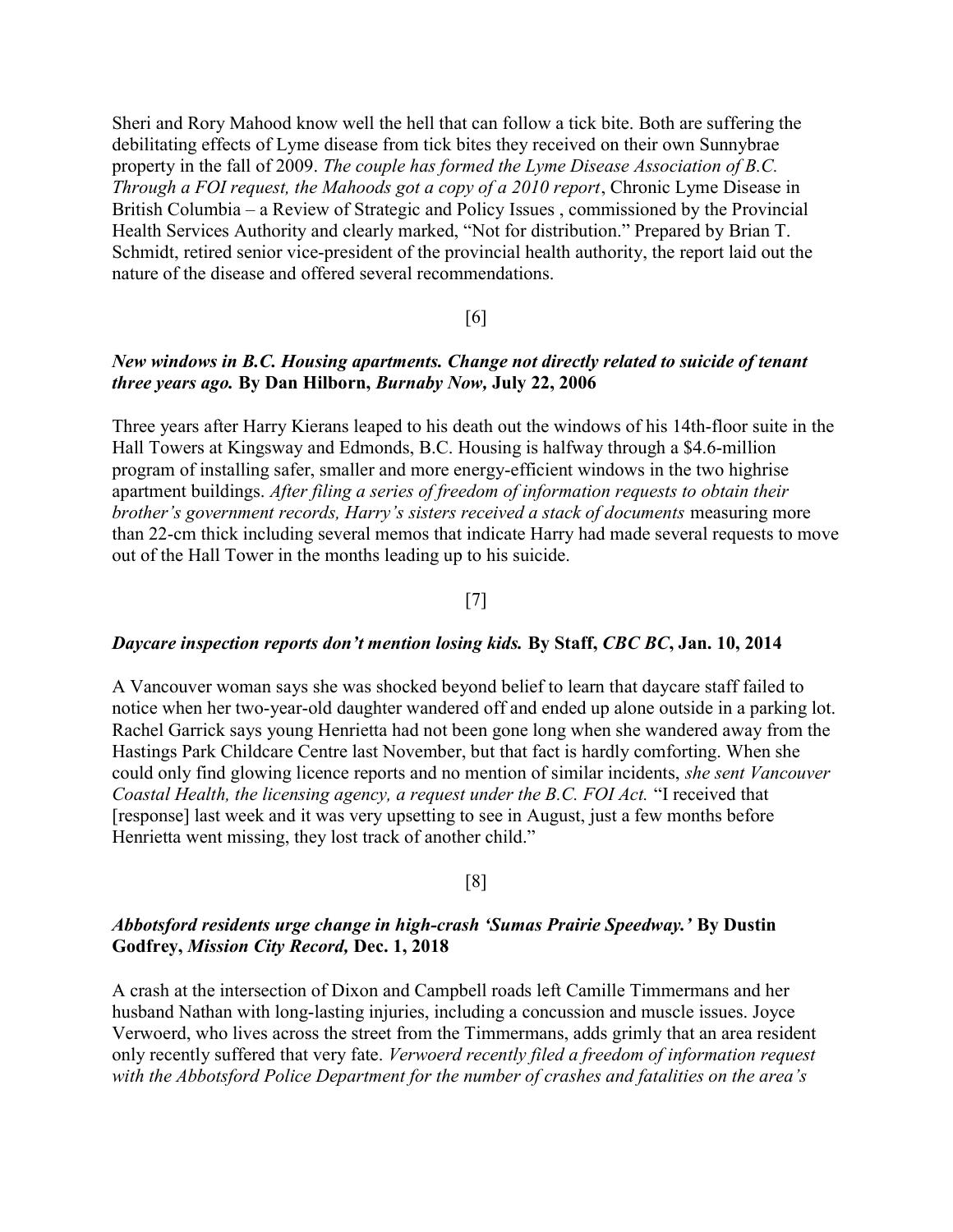roads. The numbers are staggering: 233 crashes in that time and seven deaths. That's two crashes per month and nearly one death per year.

## [9]

## No discussion on school sale. Letter by Linda Travers, Victoria resident, Victoria Times Colonist, Apr. 22, 2007

The Greater Victoria School District's decisions to close schools and sell taxpayers' property without a clear, transparent process are unconscionable. For months, I have been trying to get meaningful information about the January sale of Fairburn Elementary to a private developer. Starting with rumours last fall I eventually learned that a real estate company was directed in November 2006 to sell Fairburn without notification to taxpayers and nearby residents. My Freedom of Information request revealed there was no board meeting to change Fairburn's status from a three-year lease to a decision to sell — in direct contradiction to a May 13, 2003, district press release confirming that "schools slated for closure will not be sold." Parents and others from Lampson, Cloverdale, Richmond and other schools are doing their part by providing trustees with excellent information.

#### [10]

### CSRD failed residents. Letter by Dale and Karen Van Male, Campbell River Courier – Islander, May 2, 2007

Re. your article "Dump trucks in school zone angers parents". The residents of the area are angry also. This has been an ongoing operation for four years with the last two years being the worst. Anyone living on Crawford or McLelan Road knows the magnitude of this operation…. One of the biggest blows to the residents was recently when a copy of the Development Permit for the property in question was obtained, through the Freedom of Information Act, and it became immediately obvious that the property owner was not living up to many of the terms and conditions as stated in the Development Permit and the Regional District was not enforcing it.

## [11]

## Surface lease review finally released to public. By Friedrich Hardy, Alaska Highway News (Fort St. John), June 8, 2007

Last week, northeast landowners and interest groups received a review of oil and gas surface leases contracted by the provincial government in 2005, but it's left them to wonder why it came two years late. A number of Peace residents were involved in the compilation of data through meetings and submissions, and at the time public policy consultant firm Perrin, Thorau and Associates said the report would be made public. But it wasn't until *resident Rick Koechl filed a* FOI request on behalf of concerned landowners that the final copy of the report "Availability of Information About Surface Access Leases" made its way into the region. The 43-page document reveals four recommendations that work towards providing landowners with sufficient information to negotiate surface lease agreements with oil and gas companies.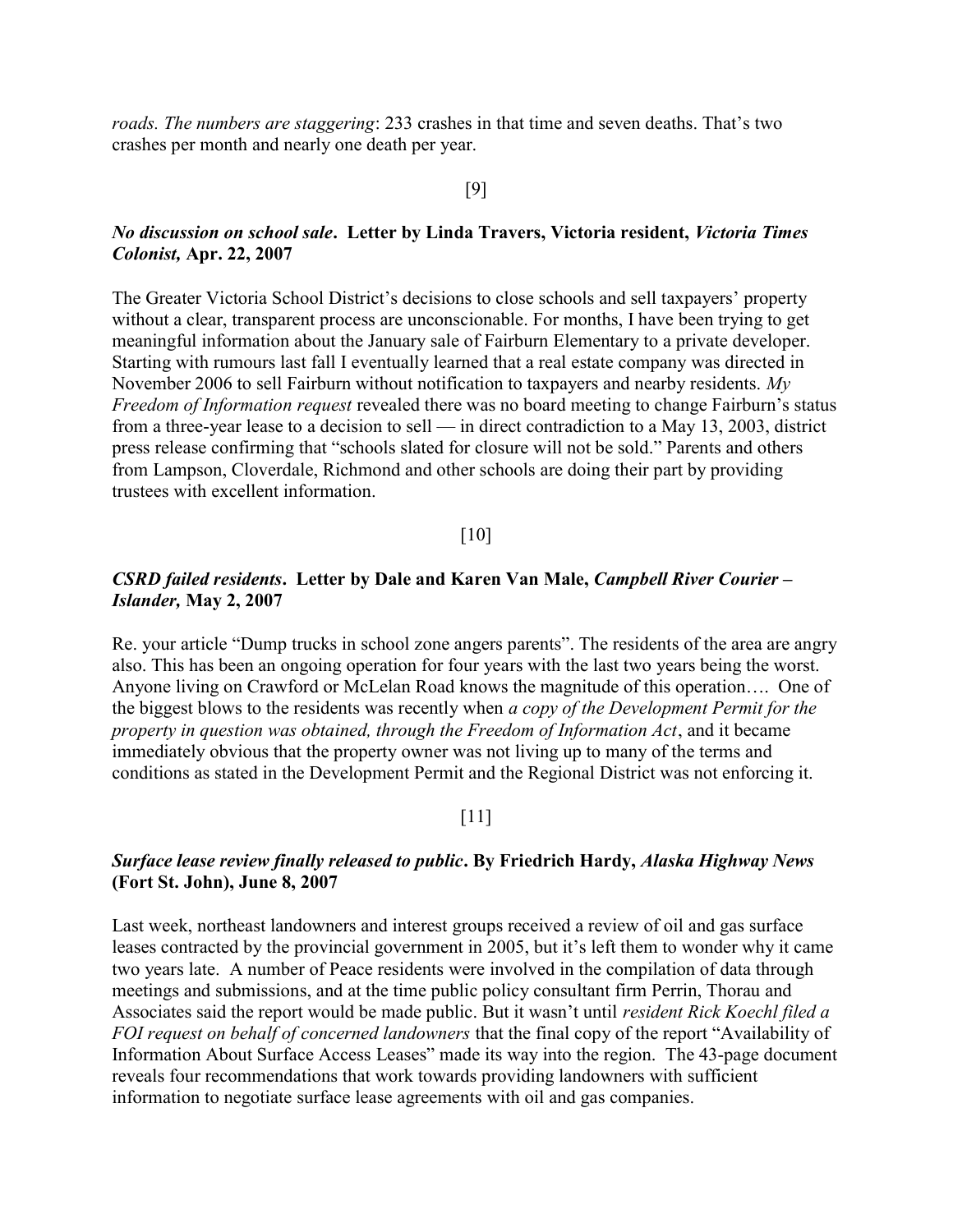## 'Nuisance' gains privacy victory; School board will have to provide information about pedophile teacher. By Janet Steffenhagen, Vancouver Sun, March 17, 2008

School officials describe him as a nuisance, but the provincial privacy office has ruled that an Abbotsford parent who has doggedly asked questions about the handling of a pedophile teacher deserves answers. The decision is a victory for Greg Cross, who has been trying to get information from the Abbotsford board of education regarding Serge Lebedoff since 2001, when he reported disturbing behaviour by the teacher-on-call and was told by a school principal that an investigation was underway. Cross continued to ask questions. That prompted the board to appeal to the Information Commissioner for permission to ignore his requests, saying they were frivolous, vexatious, annoying and costly. But in a recent ruling, the office refused, saying Cross has a legitimate interest in the matter and the board must respond.

#### [13]

## Residents call for pedestrian walkway. By Devon MacKenzie, Peninsula News Review (Sidney), Oct. 5, 2012

A group of Central Saanich residents are banding together to call for a pedestrian walkway to be put in along a section of West Saanich Road. "We want this path primarily for safety and accessibility," resident Barb Whittington said. "According to a freedom of information request we got from the municipality, when this stretch of road was monitored from the fall of 2011 to the early spring of 2012, 100 per cent of the vehicles traveling down it were speeding, even after the speed limit was changed from 50 to 40 kilometers an hour."

#### [14]

## No easy answers: FOI requests 'overwhelm' City of White Rock; Residents question city's responses. By Melissa Smalley, Peace Arch News (White Rock), March 31, 2016

White Rock residents say they are getting little response from the city on FOI requests, some dating back more than a year and are questioning why the process of accessing information is difficult. Ross Buchanan is one of several residents to file a handful of FOI requests with the city. Buchanan's requests have covered a number of issues in the city over the past two years, including correspondence about the then-proposed addition of chloramine to the water supply, documentation of the city's research into joining the Greater Vancouver Water District and an untampered expense file for Mayor Wayne Baldwin for an 18-month period.

#### $\lceil 15 \rceil$

## Suicide prompts call for changes; Coroner. By Cindy Harnett, Victoria Times-Colonist, May 4, 2013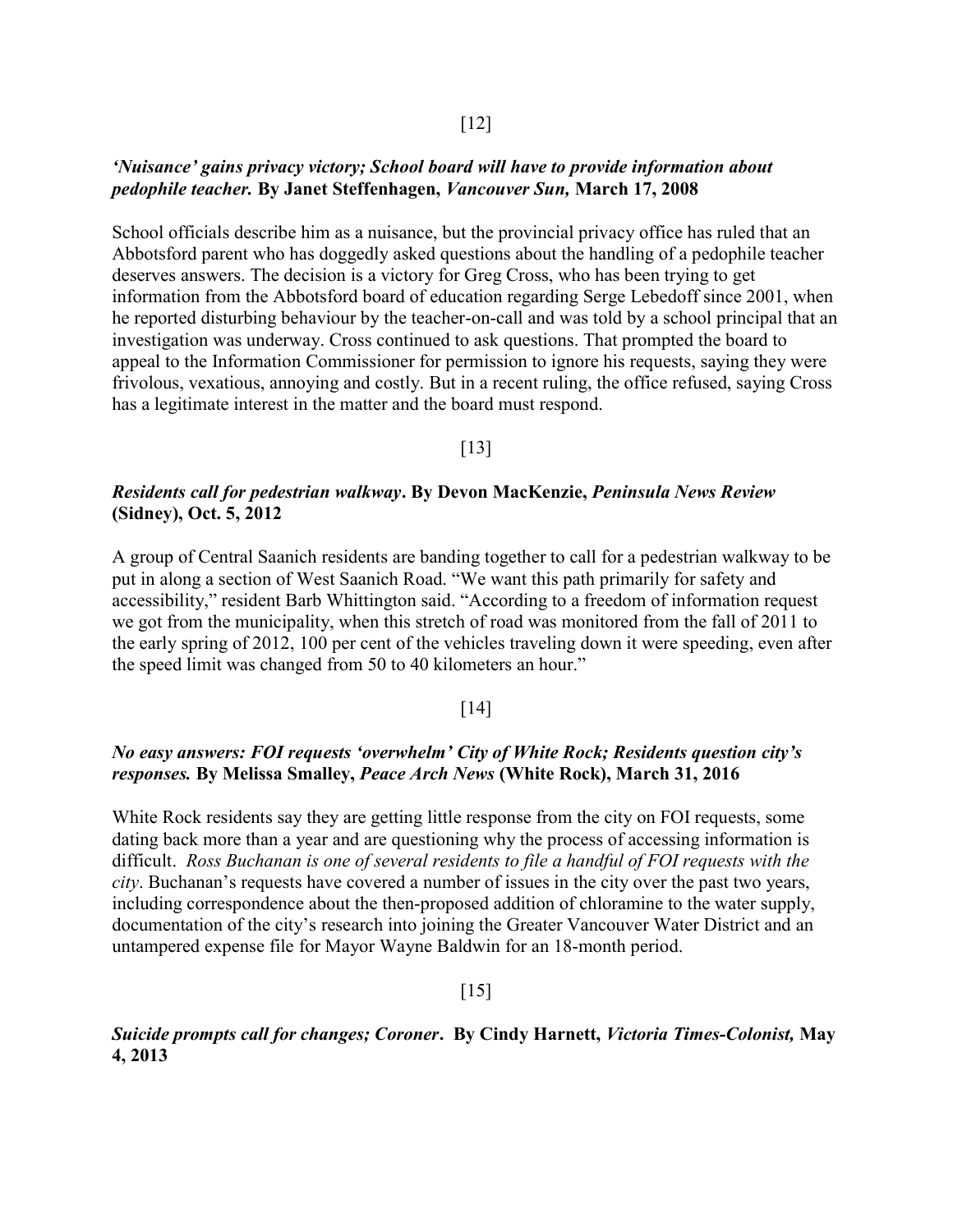A coroner's report is calling for the files of all students with a diagnosed mental illness to be flagged, after a Victoria student with an anxiety disorder committed suicide after being kicked out of her school's gifted program. The report is a sober portrait of how the school system failed Freya Milne – an artistic, sensitive 16-year-old with "exceptional abilities and needs." An email *obtained by the family under FOI* shows the school's former co-ordinator of the gifted education program saw no compelling reason to give Freya "special treatment" because "she doesn't want to do an essay."

#### [16]

## Motocross track illegal. By Ray Chipeniuk, letter to editor, Interior News (Smithers), May 23, 2012

About a year ago, I came to the Interior News office to complain to the editor of that era about the abundant coverage given to the Smithers Motocross Association (SMXA). The main grounds for my complaint were that motocross is an illegal use of the land base where the SMXA operates and the noise from illegal motocross events is a nuisance for residents up to three kilometres away. For verification of the statements I make in this letter about land use, zoning, and even the term "illegal," I encourage you to obtain the relevant documents from the RDBN. I did, through Freedom of Information, and I am not a reporter.

#### [17]

## DNV developments flagged over traffic concerns; MLA cautions putting brakes on housing is no traffic fix. By Brent Richter, North Shore News, Dec. 7, 2018

The Ministry of Transportation and Infrastructure has flagged the District of North Vancouver, raising concern about the pace of development. The sentiments were spelled out in a series of letters from the ministry to district staff sent during the rezoning processes for a 150-unit townhouse project in Lions Gate and for the 411-unit Emery Village redevelopment in Lynn Valley. Kelly Bond, who with her fellow Emery Village renters is set to be demovicted in April, came by the letters via a Freedom of Information request she filed while informing herself about the development process.

#### [18]

#### Unintended obfuscation? By Paul Henderson, Chilliwack Times, Dec. 7, 2010

Currently some residents in Yarrow have their collective knickers in knots because of a quarry operator's proposal to build a gravel conveyor belt system down the north face of Vedder Mountain to some properties on Vedder Mountain Road. Yarrow resident Victor Froese has been on the forefront of the battle to stop this particular project, which could basically turn a large piece of land into a gravel pit in his otherwise bucolic neighbourhood. *Froese and his* neighbour Walter Raupach have been determined, and have gone so far as to make FOI requests to find out where the project is at. At the newspaper, we are used to being led down the garden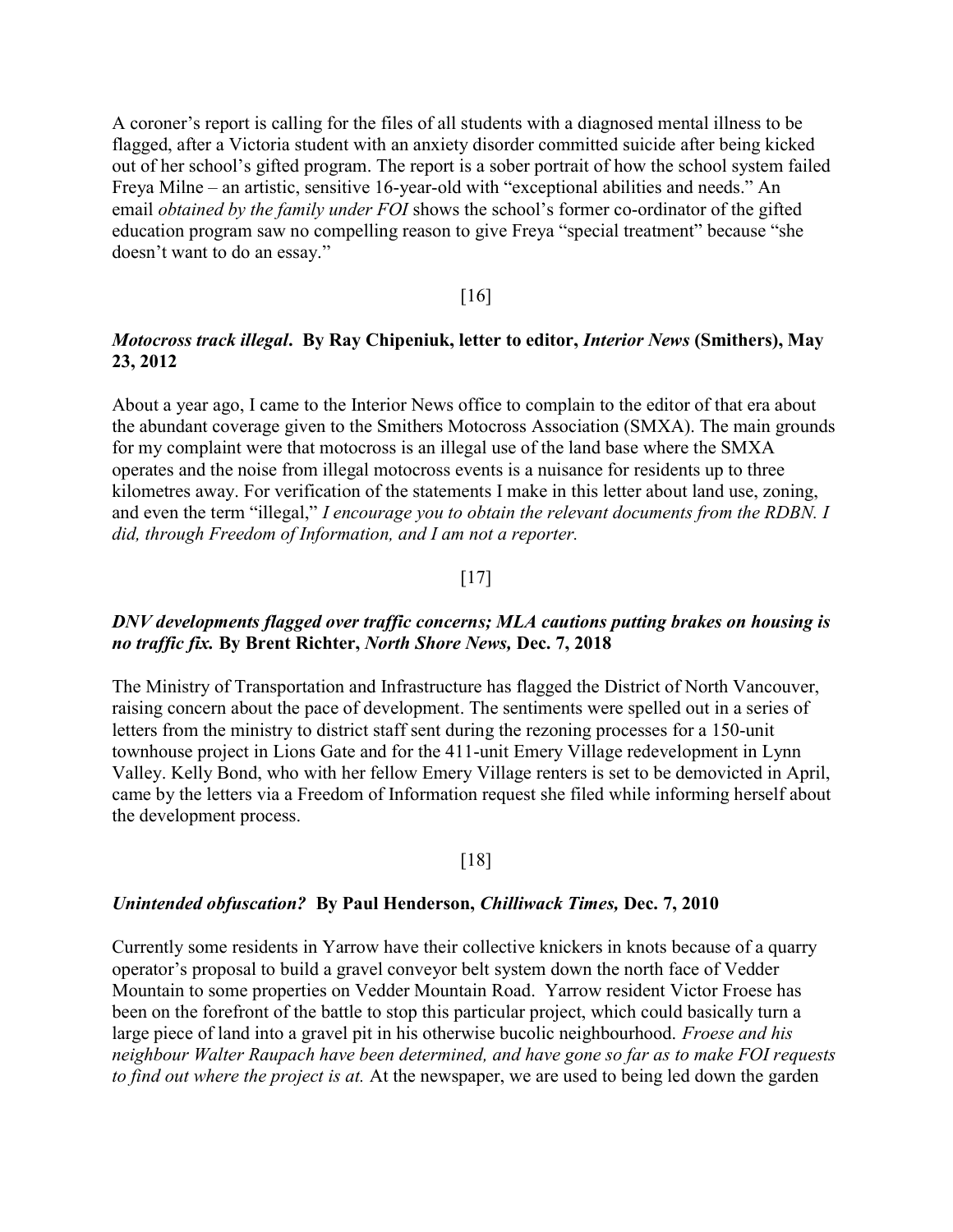path either with distraction, misinformation or simply with language, so the persistence of Froese and Raupach is admirable.

#### [19]

## Our school trustees eating well. By Cathy Wolfe, letter to editor, Courtenay Comox Valley Record, Nov. 4, 2008

Through a Freedom of Information request, I have discovered how much the SD71 school board spent on catering from January 2007 until June 2008. During this 18-month period, the board spent about \$146,500 of taxpayers' dollars to feed themselves, management and other SD71 employees at various meetings within the Comox Valley. This amount does not include expenses for the travel of trustees and district staff outside the district. I wonder how many lunch programs for needy students or how many learning assistance teachers or computers this money could have paid for instead, and how this huge expenditure benefited students at all.

[20]

## 'It's all about trust'; Concerned residents pore over 6,000 pages about OSB plant. By Matt Lamers, Alaska Highway News (Fort St. John), Oct. 17, 2013

Greg Hammond knows the problems Peace Valley Oriented Strand Board has had in honouring its environmental commitments better than anyone. He owns land directly south of the particleboard plant, and says his land has been flooded twice "that we know about" with contaminated water, causing damage to the property. "The land's not the same," he said. Due to the fruits of a long delayed FOI request - 6,190 pages of documents - a group now has the information to help explain why the land may have changed, and how Peace Valley OSB repeatedly ran into major problems with British Columbia's environmental regulations while the land was changing. One ministry letter told of how Peace Valley OSB's dryer stack failed to comply with the province's regulations for formaldehyde and air flow rate.

#### [21]

## Canada Line operator ordered to reveal its deal with TransLink. By Kelly Sinoski, Vancouver Sun, April 8, 2009

The operators of the Canada Line have been ordered to reveal all the details of their agreement with TransLink, despite claims by Canada Line Rapid Transit Inc. that it would lead to an increased risk of terrorism and cause financial harm. Celia Francis, senior adjudicator for the Information Commissioner, said Canada Line Rapid Transit and InTransitBC did not provide sufficient evidence to "establish a reasonable expectation of harm flowing from disclosure." She ordered all information of the concession agreement be made available to lawyer Cameron Ward, who filed the FOI request, within the next 30 days. Ward represents former Cambie merchant Susan Heyes, who successfully sued TransLink, InTransitBC and Canada Line Rapid Transit for \$600,000 in damages after losing business as a result of tunnel construction along Cambie Street.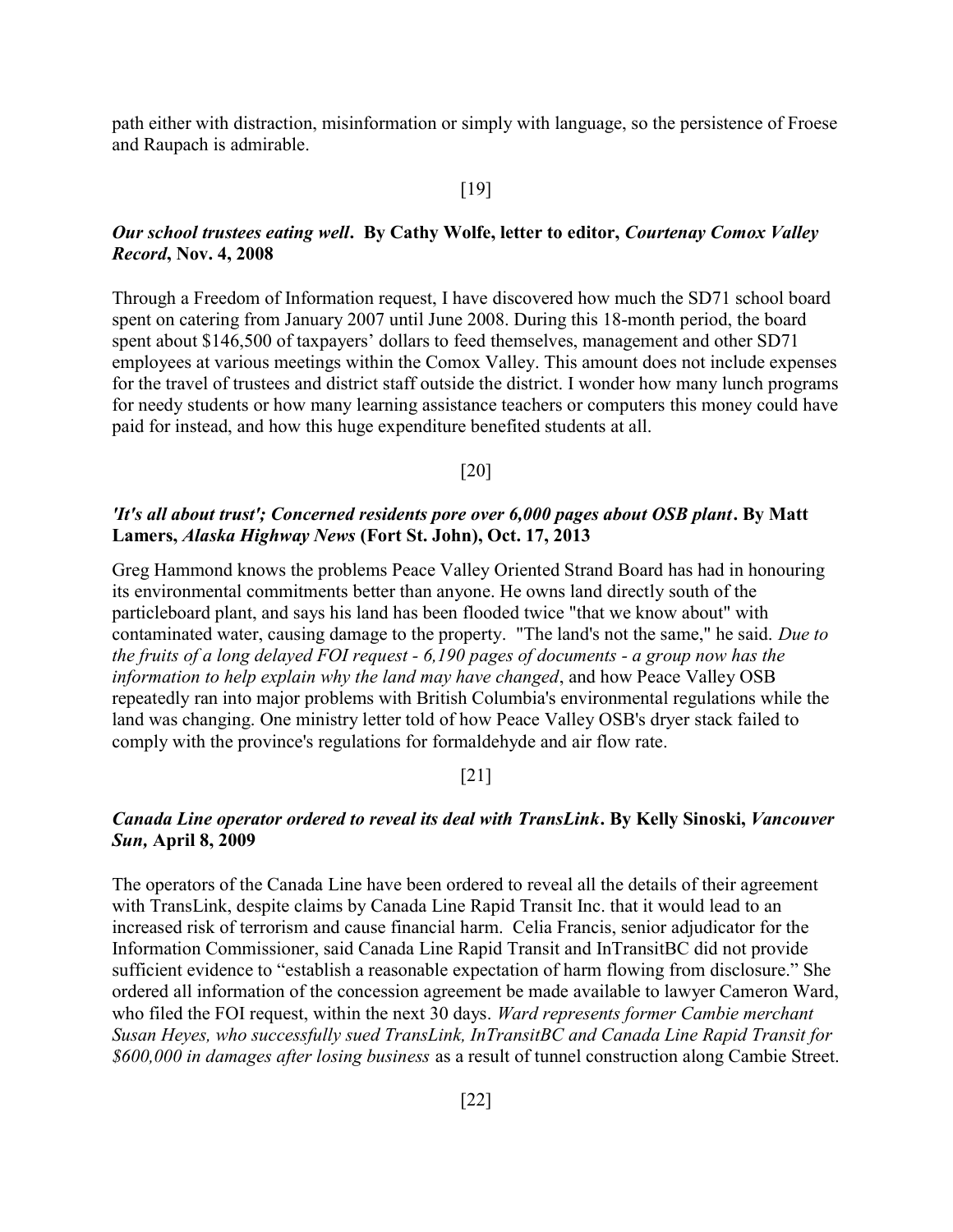## Schools group questions information from district. By Staff, Harbour City Star (Nanaimo), Dec. 27, 2013.

Members of the Save Cedar Schools coalition have questions about information they received from the Nanaimo-Ladysmith school district. Spokesman Steve Rae said the coalition is sifting through more than 6,000 pages of correspondence and material related to schools in their area that they requested from the district in a FOI request. "We've spent \$2,000 and more than four months of our time on trying to get this information and all we received was an incomplete record of what we wanted," Rae said. "We've been in contact with the Ombudsman's office and are asking that an investigation be held into this issue." The district contracted a consultant, at a cost of \$10,000, to help comply with three FOI requests regarding the district's plans for schools in Cedar.

[23]

## WCB doctors too old to practice. By Barbara McLintock, The Province (Vancouver), Apr. 10, 1997

The fate of some injured workers in B.C. is in the hands of retired doctors who aren't even allowed to practise any more, charges NDP MLA Rick Kasper who cited in the legislature the case of one of his constituents who found that two of the three doctors on his Workers Compensation Board "medical review panel" were no longer on the active list kept by the College of Physicians and Surgeons. Instead, they were "life members" — a category reserved for retired doctors who are specifically banned from "practising medicine for gain," Kasper said. But the injured worker involved, Clayten Adkens, from Sooke, told The Province that when he used FOI to research his own case, he found one of the doctors had been paid about \$1,300 for his case alone. "I wanted to know what the qualifications were of the doctors on my case," said Adkens, a welder with lung damage. "But when I looked at the (college's) list, I couldn't find two of the names there at all."

## [24]

## Terry Jacks' longest season. By Stephen Hume, Vancouver Sun, Dec. 2, 2000

The story began five years ago when a call from a shift worker at Howe Sound Pulp and Paper in Port Mellon tipped former singer Terry Jacks that the mill was not in compliance with its emission permits for sulphur dioxide and nitrogen oxide. Jacks says he didn't take the tip at face value. Instead he filed freedom of information requests with the provincial environment ministry for data comparing emissions from pulp mill stacks with the levels set under the pollution permit granted by Victoria. The bureaucrats led him on a merry chase, he says. But he persisted and he finally got the statistics he sought.

## [25]

Safe, quality daycare was all she wanted, by Deborah Pearce, Victoria Times Colonist, March 23, 1997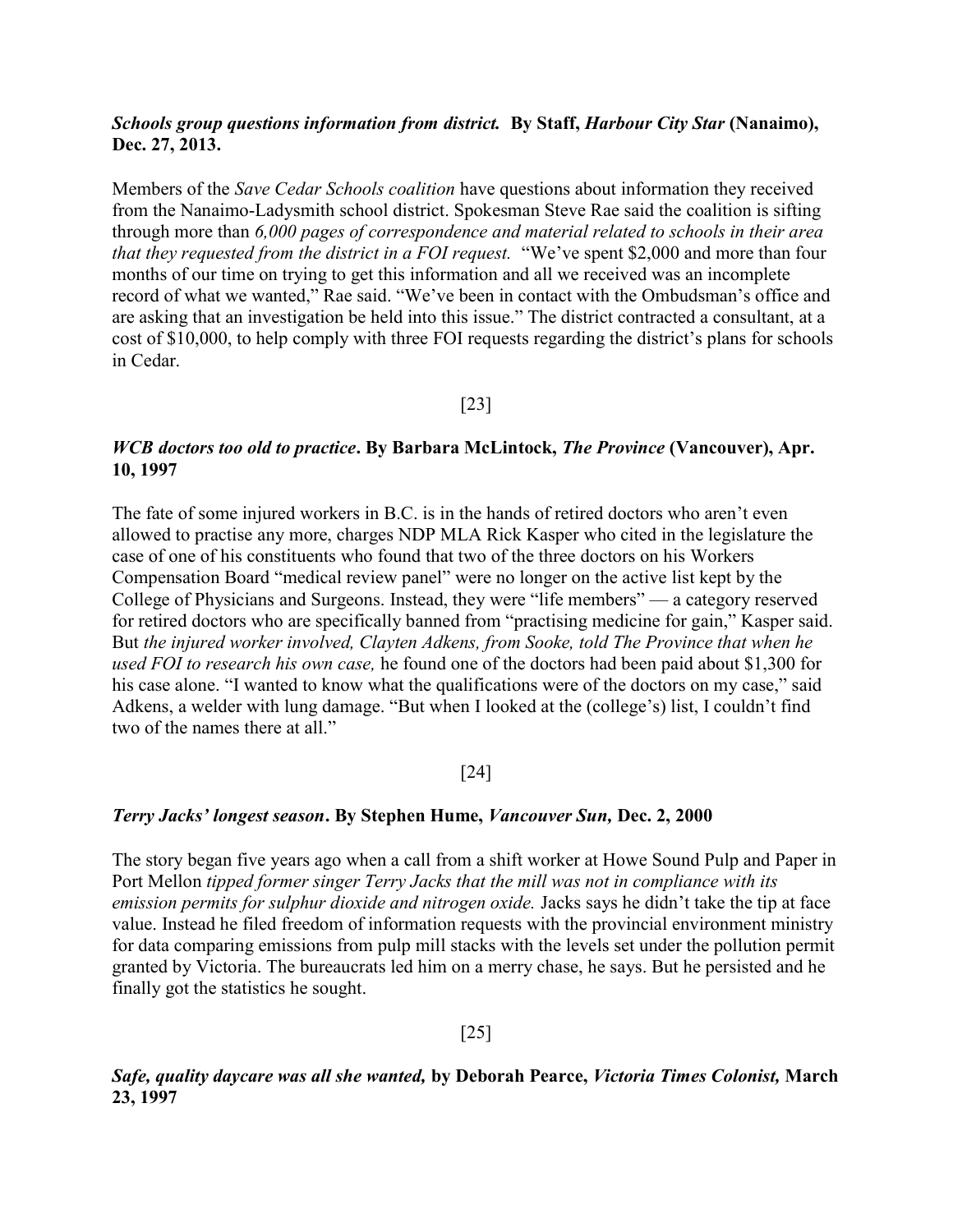The Capital Regional District released details to the Times Colonist – through the initial FOI work of concerned mother Brenda Day – of problems involving day-care operator, Sunny Times Day Care, exposing a sorry history of complaints from parents about the treatment of their children while at the still-operating facility. Columnist Deborah Pearce said that only days after her story appeared, "parents started coming out of the woodwork with complaints against the woman who ran the place." In the end, the manager voluntarily surrendered her day care licence, and promised to close her facility. Pearce said later "in my opinion Sunny Times would still be operating without FOI."

#### [26]

## Peeved pop says pupils political pawns, by Gordon Clark, The Province (Vancouver), Feb 5. 1997

The NDP was accused of putting politics ahead of children in its handling of new school funding. Dr. Murray McFadden, a Langley parent-activist, said cabinet ignored an objective list prepared by the education ministry ranking 64 school projects in order of priority. Only three of the 11 new schools projects announced Monday -- all in NDP ridings -- were on the list. "I would say there is child exploitation there," he said. "Because the needs of the kids of all the province should come before any partisan political needs of any party." He obtained the list through FOI, and wondered why Ron Brent elementary, curiously in Education Minister Paul Ramsey's town, was able to jump over 60 other schools waiting for funding. Vancouver school board co chairwoman Sandy McCormick said she was upset that Magee, in a Liberal riding -- the school at the top of the ministry list -- was ignored. She said the school is badly overcrowded, has asbestos- hazard problems and had to evacuate most of its top floor after recent flooding.

## [27]

## Letter: Parksville's mayor has some explaining to do, by Carl Anshelm, Harbour City Star (Nanaimo), Sept. 4, 2002

Despite two requests, in writing, the Mayor has declined to inform the taxpayers of the financial status of her multimillion dollar 'vision and dream' – the Civic and Technology Centre. Failing response from the Mayor, the writer, under provisions of the Freedom of Information Act, followed up by a formal complaint to the FOI commissioner, the following details were released: 1. The amount of money borrowed to date as authorized by referendum is \$4,550,000. 2. The interest paid to date on borrowed funds – \$374,745. 3. \$1,050,000 of the amount borrowed and \$59,745 of the interest is being repaid from lease revenues received by the city from the Vancouver Island Regional Library.

#### [28]

Mom mad at school board: No thanks for lobbying, she's called gay activist, by Sheryl Yaeger, The Province (Vancouver), May 25, 1997